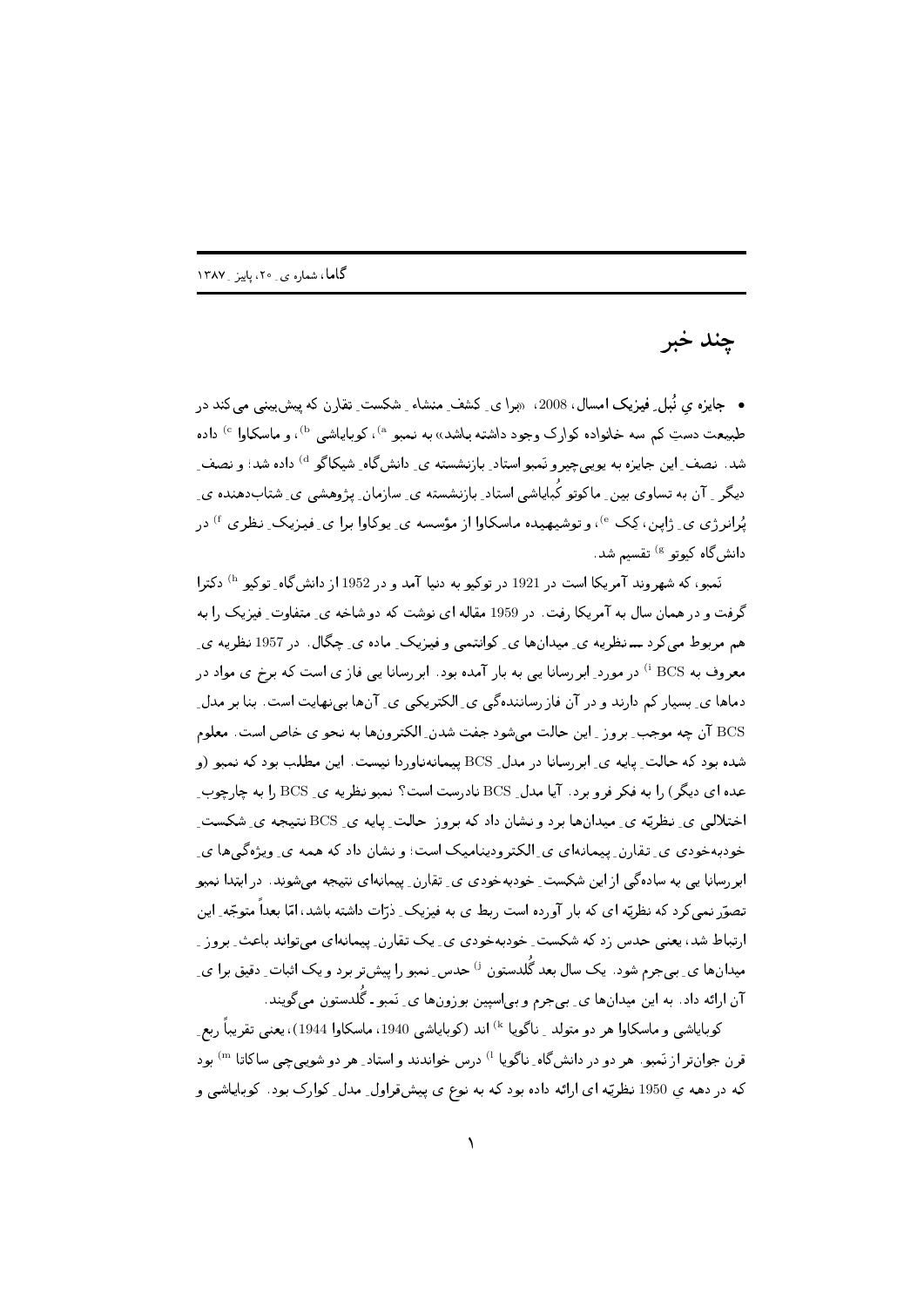ماسکاوا در 1972 در دانش2اه ِ کیوتو، به عنوان ِ شاغل ِ پسادکتری همکار شدند و همین جا بود که نشان دادند ہرا ی ِ آن که تقارن ِ CP در مدل ی که واینبرگ ") و سلام ° ہرا ی ِ برهمکنشها ی ِ ضعیف ارائه . د کال د لار است د است ای در کرد و برای این متوانی ای برای این متوانی این این متوانی این متوانی این این متوان ے۔ یہ سونے پر اپنے کو نسل کوراٹ سواسط نہیں ہوتا

## احمد شريعتي

<sup>a)</sup>Yoichiro Nambu; <sup>b)</sup> Makoto Kobayashi; <sup>c)</sup> Toshihide Maskawa; <sup>d)</sup> University of Chicago; e) High Energy Accelerator Research Organization (KEK), Tsukuba, Japan; f) Yukawa Institute for Theoretical Physics (YITP); <sup>g)</sup> Kyoto University; <sup>h)</sup> University of Tokyo; i) Bardeen-Cooper-Schrieffer; j)Jeffrey Goldstone; k) Nagoya; l) Nagoya University; m) Shoichi Sakata; n) Steven Weinberg; <sup>o)</sup> Abdus Salam;

● شنا کردن در شن. شنا کردن در سیّال را همه دیده ایم. امّا هستند جانورانی که در شن شنا میکنند. **Contract Contract Contract Contract Contract Contract Contract Contract Contract Contract Contract Contract Contract Contract Contract Contract Contract Contract Contract Contract Contract Contract Contract Contract Contr** 4# 2- -- -,; - 2 -,; - (D &
 2-  -2 -% & "/ ، شخص وبه شرفات بالبارج بسال به شخص البارد المالي والمستقبل الموقع التي تسترفات المستقبل المستقبل المستقبل المستقبل سر - عود را شریب تابیت تابه می دارند و در شدن- عود موجبی اینجاد می تشده به دامهه اش در انگلها ای ہدن (دُم) بیش تر است. امّا مارمولک ِ دیگری هست با نام ِ علمی ی ِ اِسکینکوس اسکینکوس <sup>۵)</sup> که ل المستردي التربية التربية التربية التي التران يعتب التي شرب و بعد ان «السن» التي التي التي التي التي التي الت ; &
 "# " JPQ D 2 -- -(2 -% 2 -/ -(# 
-)-,; 4?2- ی تاخیص میں سر بنان میں میں سودے

اخیرا گروه ی از پژوهشگران با استفاده از تصویربرداری ی ِ اِن اِم.آر <sup>b)</sup> از حرکت ِ این مارمولک در شن فیلم گرفته اند ° ) ـــ این فیلم را می توانید با مراجعه به نشانی ی\_ الکترونیک\_ مقاله ببینید. به این H - & 2 4? 2- & ;"I H 2 P &
 -" )+, J /" / سرعت مرسوبا بن در سن عربی در این مرتبت به این عموم علوم علاقی از این است و عموم است. تقريبا Bz 3 و دامنه اي تقريبا 1/3 \_ طول ِ بدن ش ايجاد مي كند. اين موج باعث ِ لرزش ِ شن در در اختراجی بیتان میروست کیم میتون اوست کی خوبیم کی از کش به چندین بسن است کی بیتر زیبا رشد را میتون خواهن سی سود و سن ماننده و پاک سپان رشد را می شد، ابته این فرنینب، مارموناک با فرزانشان و بامان من، با کشک سی سوء سی سین کوت- سوء از سپس در این سین با دست و پا ردن سد سی مده

أحمد شريعتي

a) Scincus scincus, b) NMR-Imaging, c) W. Baumgartner, F. Fidler, *et al.*, "Investigating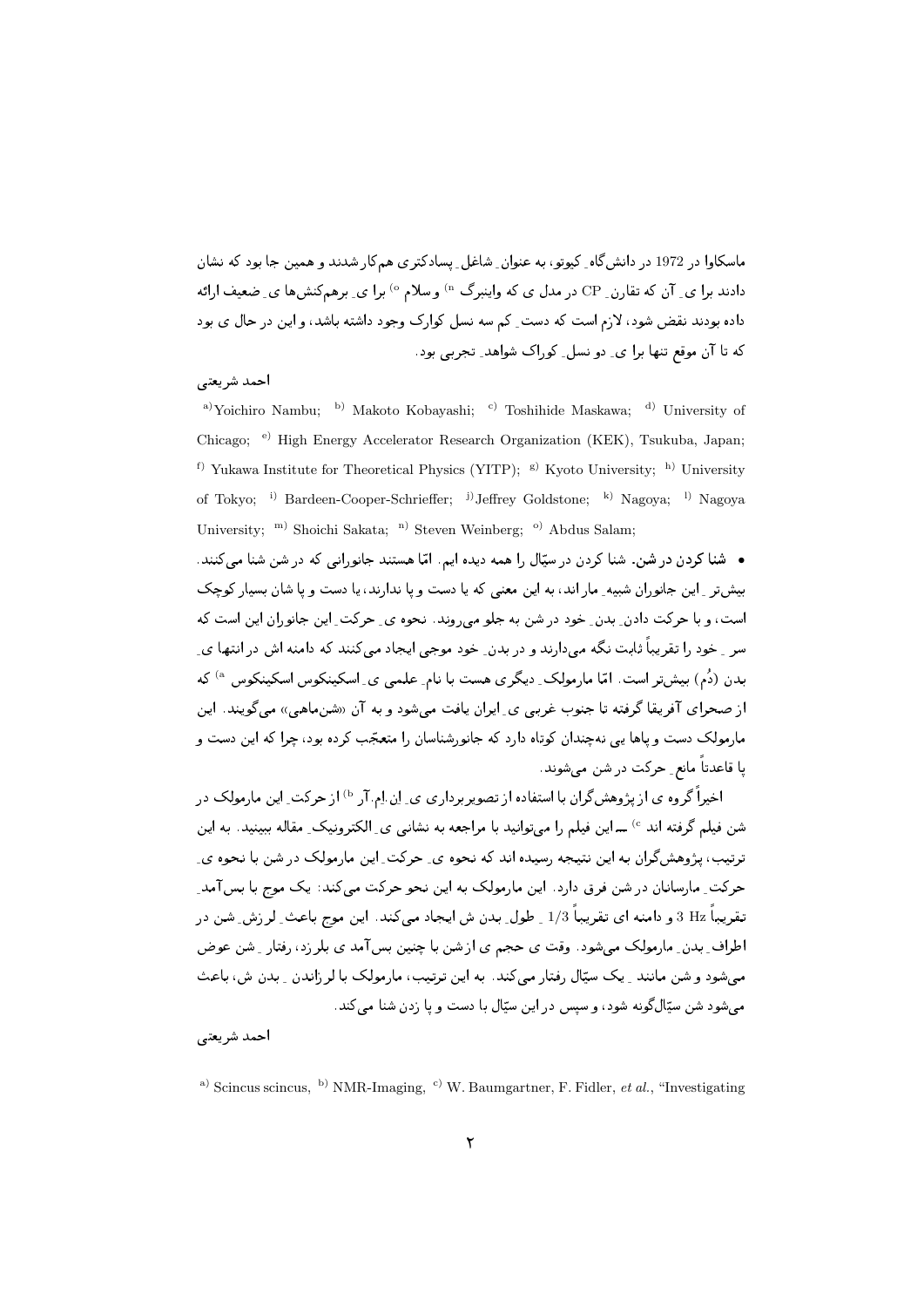

شکل ۱: نحوه ي حرکت ِ شنماهي در شن، در نيم چرخه. پيکانها ي خطچين حرکت ِ محور ِ بدن را، وييكانها ي يُر حركت ِ موضعي ي بالهها را نشان مي‹هند. اين تصوير عيناً از PLoS ONE 2008, vol. 3, no. 10, e3309 برداشته شده است.

the Locomotion of the Sandfish in Desert Sand Using NMR-Imaging", PLoS ONE 2008, vol. 3, no. 10, e3309, doi:10.1371/journal.pone.0003309

• مقایسه ی شغا<sub>ی</sub>ها. معلّمی بهتر است یا رانندهگی ی ِ تاکسی؟ واضح است که تا معیارها یبی سنجش پذیر برا ی ِ مقایسه تعریف نکرده باشیم این جور مقایسهها بی معنی است. هستند کسان ی که می گویند اصولاً چنین مقایسهها یی بی معنی است. امّا بدون ِ مقایسه نمی توان تحلیل کرد، و بدون ِ یک تحلیل ِ مبتنی بر کمیّتها ی ِ مشاهدهپذیر شناخت ی از دنیا نداریم. پس اگر قرار باشد در مورد ِ برتری ی ِ شغلها ی ِ مختلف قضاوت کنیم، باید بکوشیم معیارها یی تعریف کنیم. ویژهگی ها ی ِ مختلف ی میتوان تصوّر کرد، مثلاً وضعیّت ِ محیط ِ کار، درآمد، تنشها ی ِ شغلی، و چیزها پی از این دست. پس از آن که معیارها یی عددی برا ی ِ چنین ویژهگیها یی تعریف شد، باید آنها را برا ی ِ شغلها ی ِ مختلف سنجید، و عددها ی ِ حاصل را با ضرایب ِ مناسب ی با هم جمع کرد. به این ترتیب میتوان عدد ی به دست آورد که به نوع ی نشانگر <sub>-</sub> درجه ی ِ خوبی ی ِ شغل است. انتخاب ِ ضرایب، یعنی انتخاب ِ یک مدل ِ خاص برا ی ِ مقایسه ی ِ شغلها .

لِس کرَنتس <sup>a)</sup> بر اساس ِ دادہھا ی ِ دفتر ِ آمار ِ شغلی <sup>b)</sup> ی ِ آمریکا و دفتر ِ آمار <sup>c)</sup> ِ آمریکا چنین کار ی کرده است. روش ِ محاسبه ی ِ او را میتوانید در منزلگاه ِ زیر <sup>d)</sup> بیابید. بنا بر نتایج ِ این مطالعه كه در وال استريت جورنال <sup>6</sup> چاپ شده و مىتوانيد آن را در Careercast.com بيابيد، بهترين شغلها (در آمریکا، در سال 2008) عبارت بوده اند از: